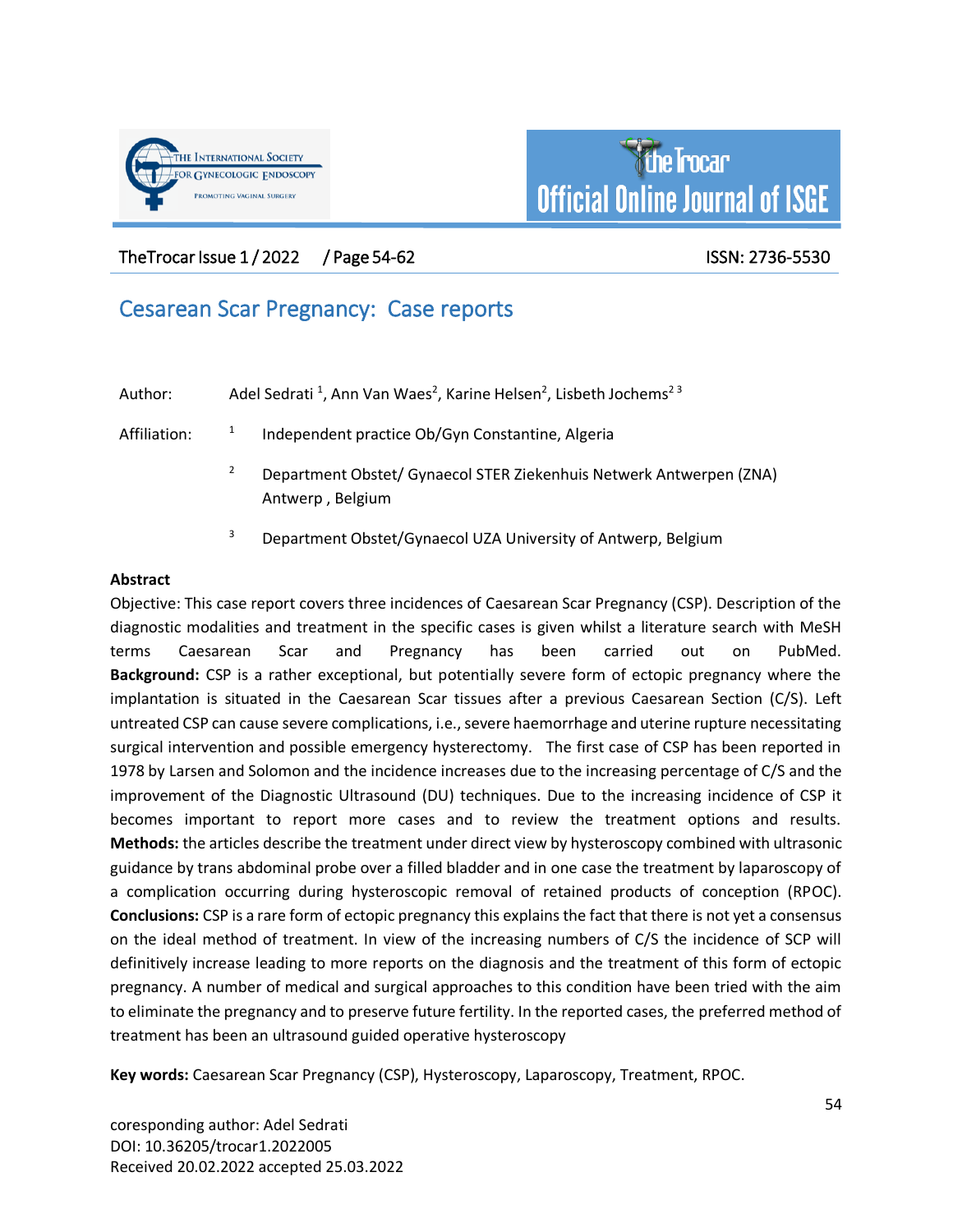

#### **Introduction:**

CSP is a rather exceptional, but potentially severe form of ectopic pregnancy where the implantation is situated in the Caesarean Scar tissues after a previous Caesarean Section (C/S) (1). Left untreated CSP can cause severe complications, i.e., severe haemorrhage and uterine rupture necessitating surgical intervention and possible emergency hysterectomy (2-3). The first case of CSP has been reported in 1978 by Larsen and Solomon and the incidence increases due to the increasing percentage of C/S and the improvement of the Diagnostic Ultrasound (DU) techniques (4,5,6,7). There are two types of CSP: Type 1 (endogenic) with progression to the cervicoisthmic space or uterine cavity and Type 2 (exogenic) progressing towards the bladder and the abdominal cavity (8) Due to the increasing incidence of CSP it becomes important to report more cases and to review the treatment options and results (9).

**Case Reports:** The first case concerns a 43-yearold woman, G3P2A0, having a C/S in her obstetrical history. The patient decided to terminate this third pregnancy as the pregnancy was an unwanted one. Lab test did show a  $\beta$ -hCG of 1172 mIU/ml. Trans Vaginal Ultrasound (TVS) (Fig  $1^{\circ}$ ) did reveal a pregnancy with an embryo but no heartbeat, on the anterior side of the uterus at the level of the C/S scar with a diameter of 20 mm conform with the amenorrhoea of six weeks and six days (6 2/7). These findings did lead to the diagnosis of CSP. As treatment the choice was made to use a surgical management by hysteroscopy. The patient was submitted to a series of TVU with Doppler flow (Fig  $1<sup>b</sup>$ ) Patient was brought under general anaesthesia followed by an ultrasound guided hysteroscopic evacuation (Fig 2) of the CSP.



Fig 1a first case describedTVS shows an ectopic pregnancy in the lower segment of the anterior uterine wall and an empty cervical canal and uterine cavity (Type 1 CSP).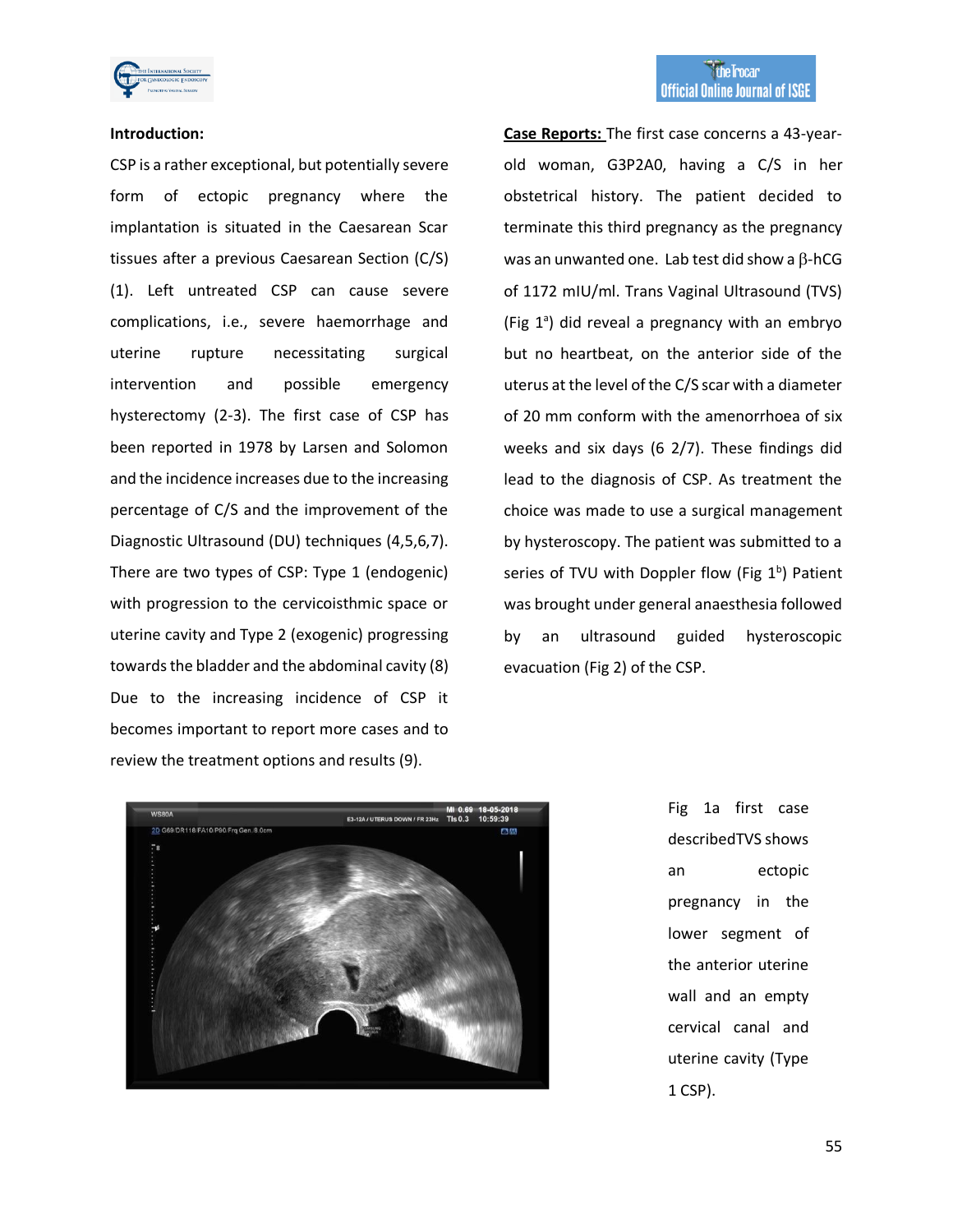



Fig 1b first case described on transverse scan the diagnosis of an implantation of the placenta right cranial – to the cervical canal – to fundal - towards the uterine cavity – on the longitudinal axis can be made easier by Doppler imaging (Type 1 CSP).



Fig 2a first case described Hysteroscopic image of the CSP confirming the diagnosis of the TVU Placentation cranial to the right (left of the patient).



Fig 2b first case described Detail of the placental tissues.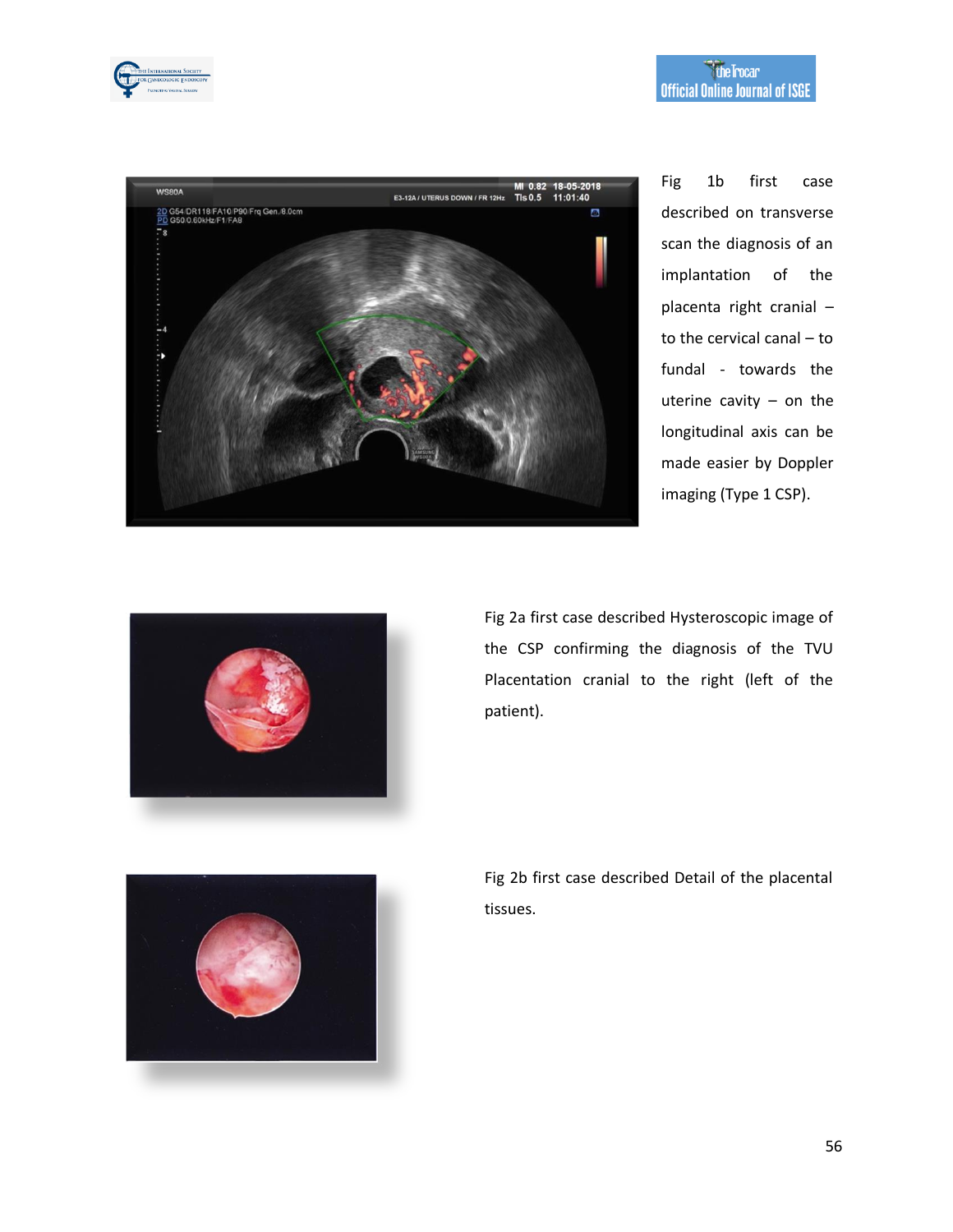

the Trocar **Official Online Journal of ISGE** 

The technique used was abdominal ultrasound over a distended bladder (6) (Fig  $3^a - 3^b$ ). The advantage of a bladder filled over the fundus of the uterus is twofold: the uterus is stretched over its longitudinal axis whilst the hysteroscope and the mechanical instruments are clearly delineated by the abdominal ultrasound technique in relation to the surrounding uterine tissues. This allows for objective measurements of the latter during the intervention (10). The uterine cervix has been mechanically dilated up to Hegar 9. The whole of the uterine cavity has



been visualised by the abdominal ultrasound and the location of the decidual tissue mass confirmed. The pregnancy has been removed by hysteroscopy using mechanical graspers and terminated by curettage under ultrasound guidance. Control hysteroscopy has been performed; haemostasis secured by bipolar needle technique. The hysteroscope used was a rigid scope with 5 mm outer diameter and a 5 French operating channel. The distention medium used was physiologic solution of 9% Na.

Fig 3 a first case described: Image of the technique described the balloon of the Foley catheter and the amnion sac are clearly visible.



Fig 3 b first case described: Detail of the amnion sac.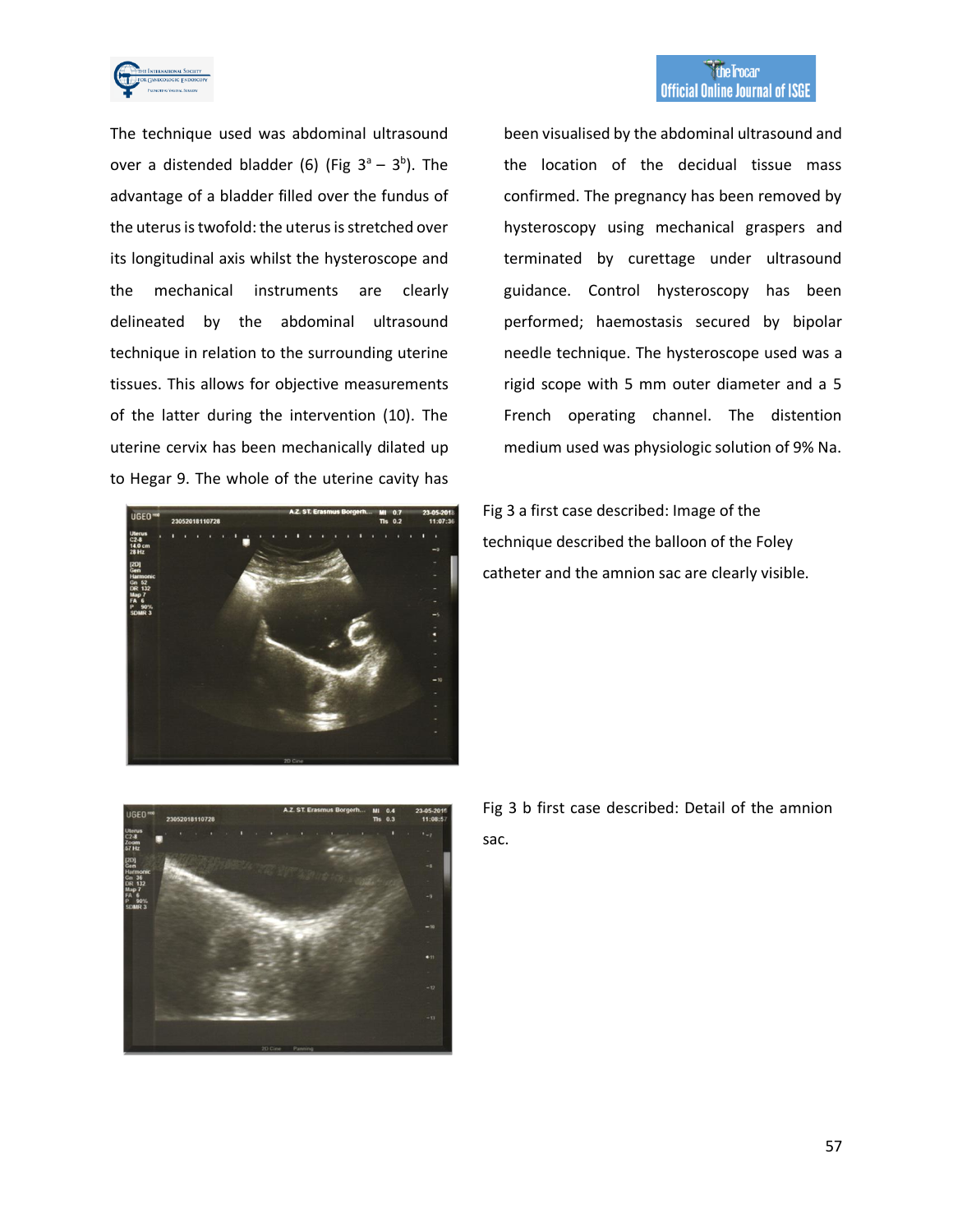

The second case relates to a 37-year-old patient G3P2 with two Cesarean Sections in her history referred by her consultant with the diagnosis of CSP at 6 weeks of pregnancy with a βHCG of 1124 mIU/ml and on ultrasound suspicion of a cervical pregnancy. A hysteroscopic removal under general anaesthesia using a 26 French classical resectoscope with a 6 mm loop with was chosen for. The loop was used as a cold loop for the removal of the RPOC. An ultrasound follow-up was performed the day after the hysteroscopy and 10 days later (Video 1)

The third case is one where hysteroscopic removal of RPOC created a complication This case relates to a woman of 33 years old G3 P2





who had undergone two previous CS. The first one in 2015 and the second in 2017. The two babies are alive without any problems. The patient did not present any symptoms after her two CS. The patient did not have any other medical or surgical history. She was referred to explore a chronic pelvic pain associated with an amenorrhea of 14 weeks and 4 days. Her medical exam was negative except for a small vaginal bleeding. VU showed an echoic heterogenous formation of 6 mm in diameter just at the level of the scar of her previous CS no measurable residual myometrium behind the bladder (Fig 4<sup>a</sup>-4 b ). The doppler signal was poor. A βHCG was positive at 2500 mIU/ml.

> Fig 4 A third case described: VUS I\* cervical canal, partially dilated by the pregnancy in the upper part, with the pregnancy extending towards the bladder type 2 CSP.

Fig. 4 B third case described: Saline Infused Sonography (SIS) Abdominal US with filled bladder. The uterine cavity is clearly seen at the right-hand side of the picture with in the lower part of the image the pregnancy extending towards the bladder no residual tissue can be made out between bladder and CSP (Type 2 CSP).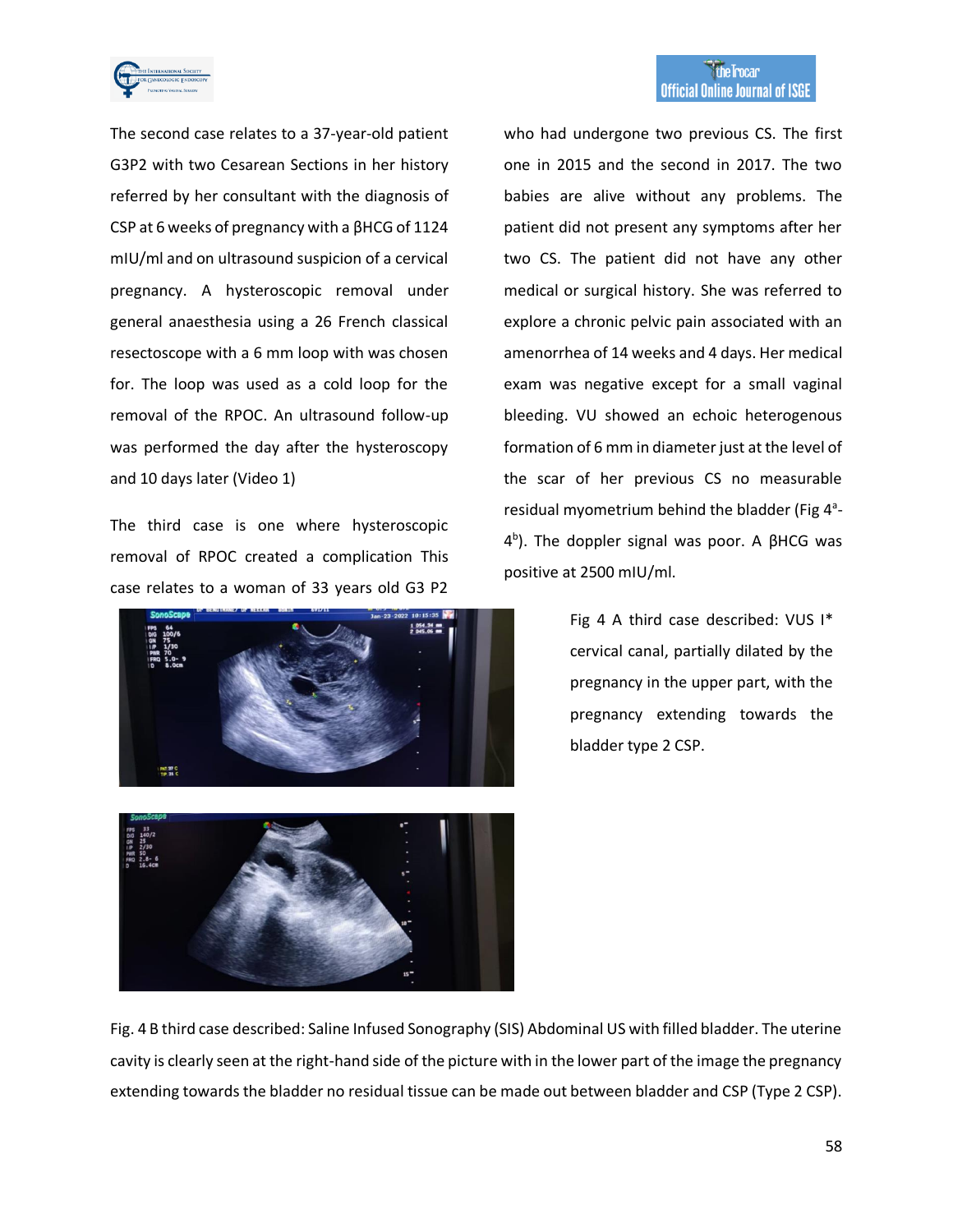

After a thorough discussion with the couple, hysteroscopy has been chosen as the technique to start to diagnose and try to retrieve the RPOC. Furthermore, all the possible situations and complications were well documented and discussed.

During hysteroscopy under spinal anaesthesia and ultrasound (US) guidance the hysteroscopy did reveal a CSP. The uterine cavity was empty at Saline Infusion Sonography (SIS) at hysteroscopy a clear vision of both ostia was obtained the endometrium appeared to be normal confirming it to be a Type 2 CSP. (Video 2)

As a second step a dilation of the cervix up to Hegar 10 was performed under spinal anaesthesia and a bipolar 26 French with a 30 degree fore oblique lens and a loop of 4 mm was introduced in order to separate mechanically the trophoblastic tissue. This manoeuvre was possible but difficult because of the volume and the deep insertion of the RPOC. (Video 3)

During the mechanical separation a niche perforation at the right lateral side was clearly seen. At that moment it was decided to end the vaginal procedure and to convert to laparoscopy under general anaesthesia. During the laparoscopy there was a lot of liquid inside of the abdominal cavity confirming the perforation, after the aspiration RPOC were found and at the right lateral side of the isthmus a possible perforation was suspected just under the bladder

(Fig 5). A cystoscopy was performed and confirmed the bladder to be intact. The intraabdominal liquid was aspirated and the RPOC were extracted with a bag. The bladder was dissected and the defect was sutured by Vicryl 1 using 4 separated stiches. A drain was inserted in the Douglas. Postoperatively the patient did not present problems, the drain was removed and patient could be discharged on day four.

## **Discussion:**

**Clinical Symptoms:** One third of the patients are asymptomatic. Vaginal bleeding and abdominal discomfort are key symptoms. The latter being the reason that diagnosis CSP is often confused with other conditions like spontaneous abortion or cervico-isthmic pregnancy. It is mandatory to make an early diagnosis of CSP to prevent severe complications (11,12,13).

## **Diagnosis**

The preferential method of diagnosing is the positive pregnancy test (positive level of  $\beta$ -hCG) followed by a TVS evaluating the development of the embryonic sac and the presence of the placentation in or close to the S/C scar, an empty uterine cavity and cervical canal and a measurement of the tissue bridge between the embryonic sac and the bladder. At colour Doppler exam it becomes possible to evaluate the vessels around the embryonic entity (14).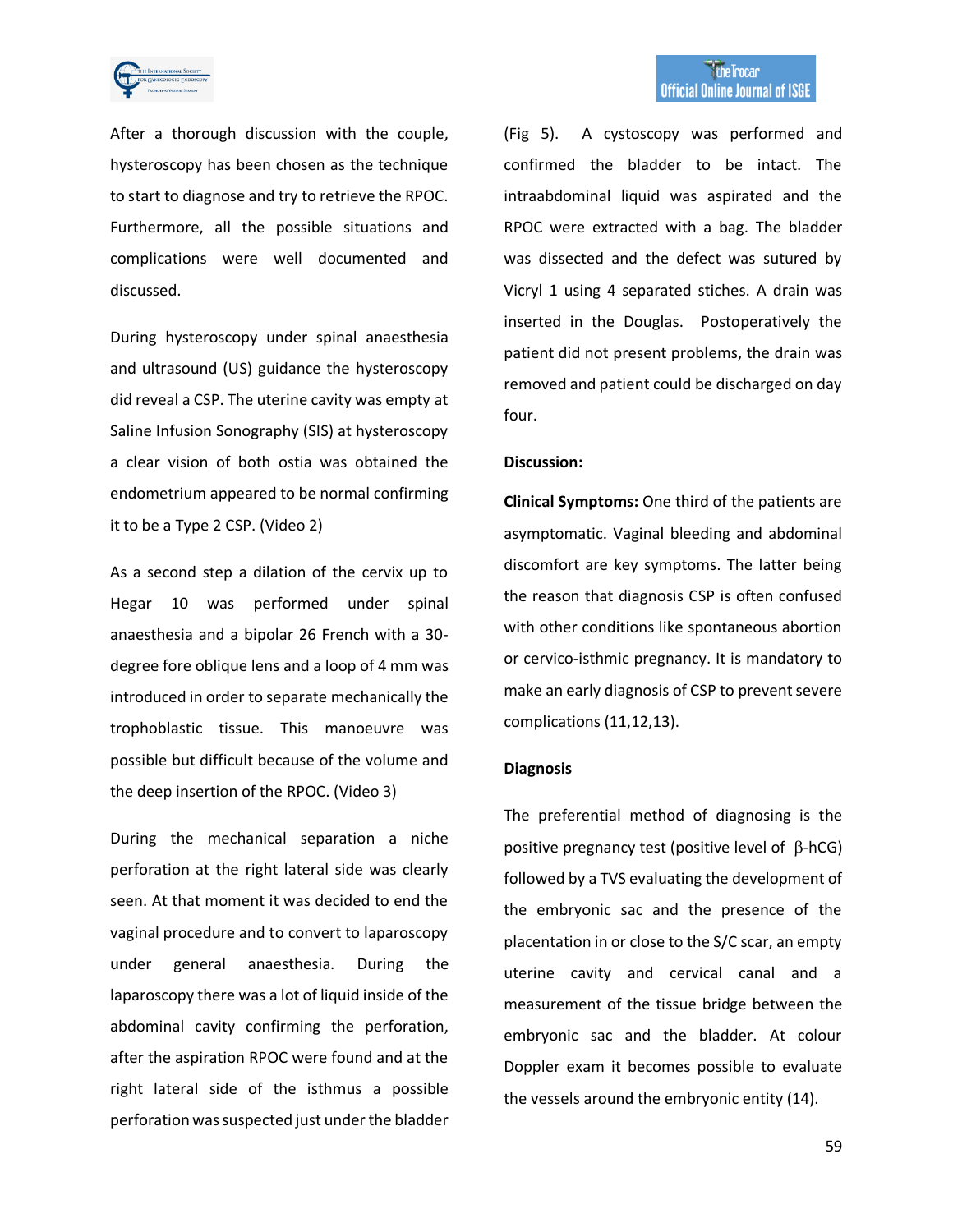

#### **Prognosis**

A normal pregnancy of a SCP is extremely rare. A total hysterectomy is often necessary due to the enhanced risk of placenta praevia or accreta followed by massive bleeding. Literature suggests to council for active interruption of the pregnancy in view of the above-mentioned complications (12). However, when heartbeat is absent an expectant management can be adopted as here the course is more often one of a spontaneous abortion without severe maternal complications (9).

## **Treatment**

As the incidence of SCP is rare there is no consensus on a standard of care (15,16,17). If an active management is opted for the consensus is to treat the earliest possible in view to prevent the potential severe complications (18). There are many medical (foetocide medication by systemic or location administration of methotrexate) (19) and surgical (Dilatation & Curettage -D&C, hysteroscopy, laparoscopy, laparotomy or hysterectomy) treatments all with the aim to eliminate the pregnancy with or without preservation of the future fertility (5,11,12,14, 20,21)

Treatment by hysteroscopy under ultrasound guidance is a minimal invasive technique with lots of advantages (16). The definitive diagnosis is made under direct visualisation. The treatment by asportation of the pregnancy tissues and the

meticulous coagulation of the bleeders is also made under direct visualisation. The main advantage being: fast recovery and faster return to normal fertility. The main risk consists of perforation of the scar tissue with possible damage to the bladder wall when the distance of the anterior wall of the uterus as measured by ultrasound reveals to be very thin (17). Consensus in the literature suggest that an intervention by operative hysteroscopy and hence an intra-uterine approach is safe when the thickness of the myometrial tissue at the location of the SCP is > 2 mm and the implantation surface of the pregnancy is of < 3 cm or when pregnancy evolves towards the cervico-isthmic portion of the uterine cavity (type 2). Several successful cases of the intrauterine approach have been described in literature (12,14,17).

#### **Conclusion**

SCP is a rare form of ectopic pregnancy this explains the fact that there is not yet a consensus on the ideal method of treatment. In view of the increasing numbers of C/S the incidence of SCP will definitively increase leading to more reports on the diagnosis and the treatment of this form of ectopic pregnancy. A number of medical and surgical approaches to this condition have been tried with the aim to eliminate the pregnancy and to preserve future fertility (9,15,16,19,20,21). In this report in the cases presented the preferred method of treatment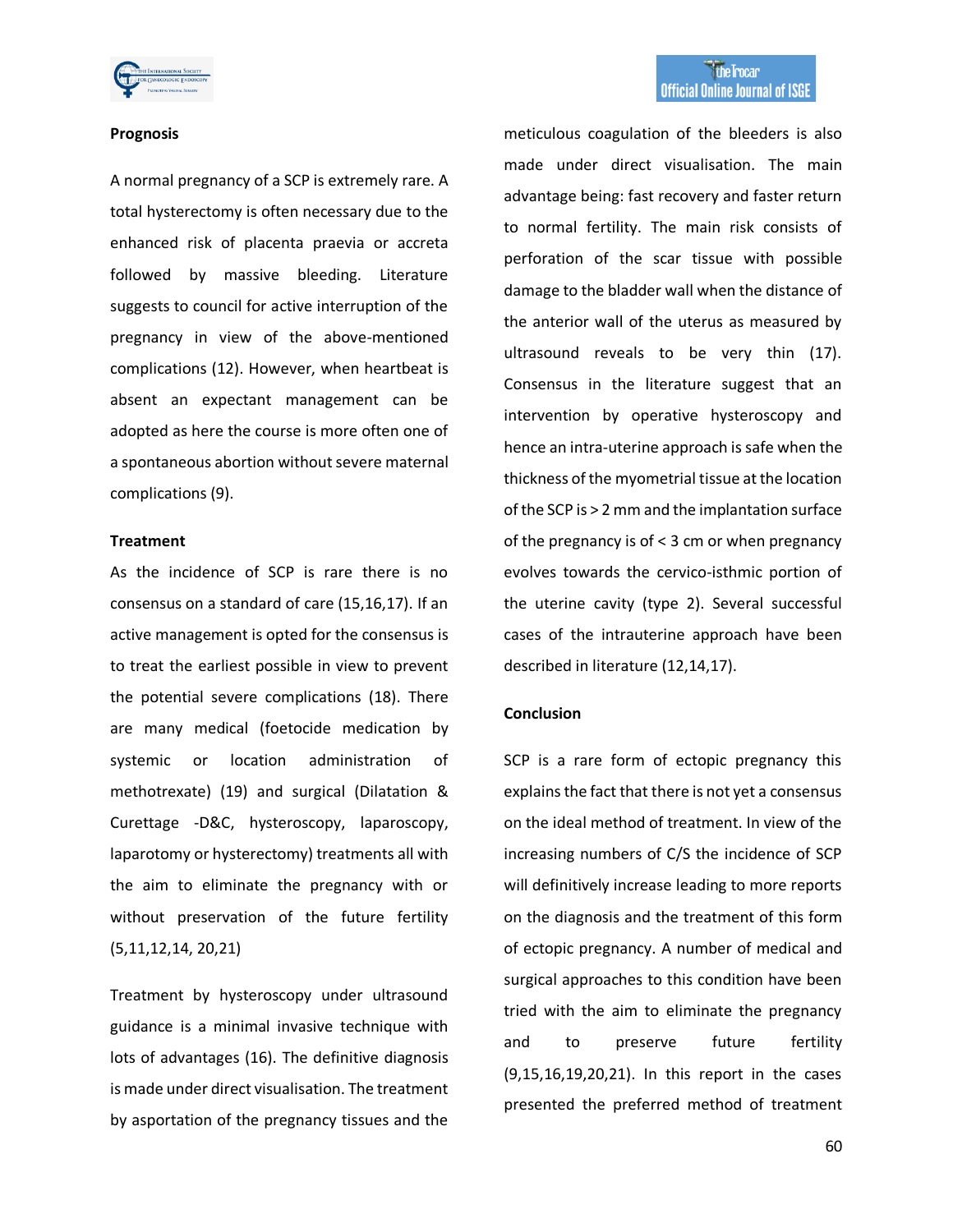

has been an ultrasound guided operative hysteroscopy (Fig 3).

## **Aknowledgements**

The authors want to thank Bruno J van Herendael for his guidance and constructive criticism of their work.

# **References**

1 Jayaram PM, Okunoye GO, Konje J. Caesarean scar ectopic pregnancy: diagnostic challenges and management options. TOG 2017; 19: 13-20.

2 Huang L, Zhao L, Shi H. Clinical Efficacy of Combined Hysteroscopic and Laparoscopic Surgery and Reversible Ligation of the Uterine Artery for Excision and Repair of Uterine Scar in Patients with Type II and III Cesarean Scar Pregnancy. Med Sci Monit 2020; 26: e924076 DOI: 10.12659/MSM.924076

3 Cali G, Timor-Tritsch IE, Palacios-Jaraquemada J, Monteaugudo A, Buca D , F. Forlani F, Familiari A, Scambia G, Acharya A, D'Antonio. Outcome of Caesarean scar pregnancy managed expectantly: systematic review and meta-analysis. Ultrasound Obstet Gynecol 2018; 51: 169–175.

4 Wang CB, Tseng CJ. Primary evacuation therapy for Caesarean scar pregnancy: three new cases and review. Ultrasound Obstet Gynecol 2006; 27:222–226.

5 Larsen, J.V. and Solomon, M.H. Pregnancy in a uterine scar sacculus—an unusual cause of postabortal haemorrhage. A case report. S Afr Med J. 1978; 53: 142–143.

6 Panayotidis K, van Herendael B.J. Intra uterine adhesions (IUA): has there been progress in understanding and treatment over the last twenty years. abstract XX FIGO World Congress Rome IJGO 119(2012); S3.

7 Fylstra DL, Pound-Chang T, Miller MG, Cooper A, Miller KM. Ectopic pregnancy within a caesarean delivery scar: a case report. Am J Obstet Gynecol. 2002 Aug;187(2):302–4.

8 Gonzales N, Tulandi T. "Cesarean Scar Pregnancy: A Systematic Review. J MIG 2017;24(5): 731-738. Doi:10.1016/jmig.2017.02.020.

9 Maymon R, Halperin R, Mendlovic S, Schneider D, Herman A. Ectopic pregnancies in a Caesarean scar: review of the medical approach to an iatrogenic complication. Hum Reprod Update 2004; 10:515–523.

10 Ming-Jun Shao et al. Management of Caesarean Scar Pregnancies Using an Intrauterine or Abdominal Approach Based on the Myometrial Thickness between the Gestational Mass and the Bladder Wall. Gynecol Obstet Invest 2013; 76:151–157